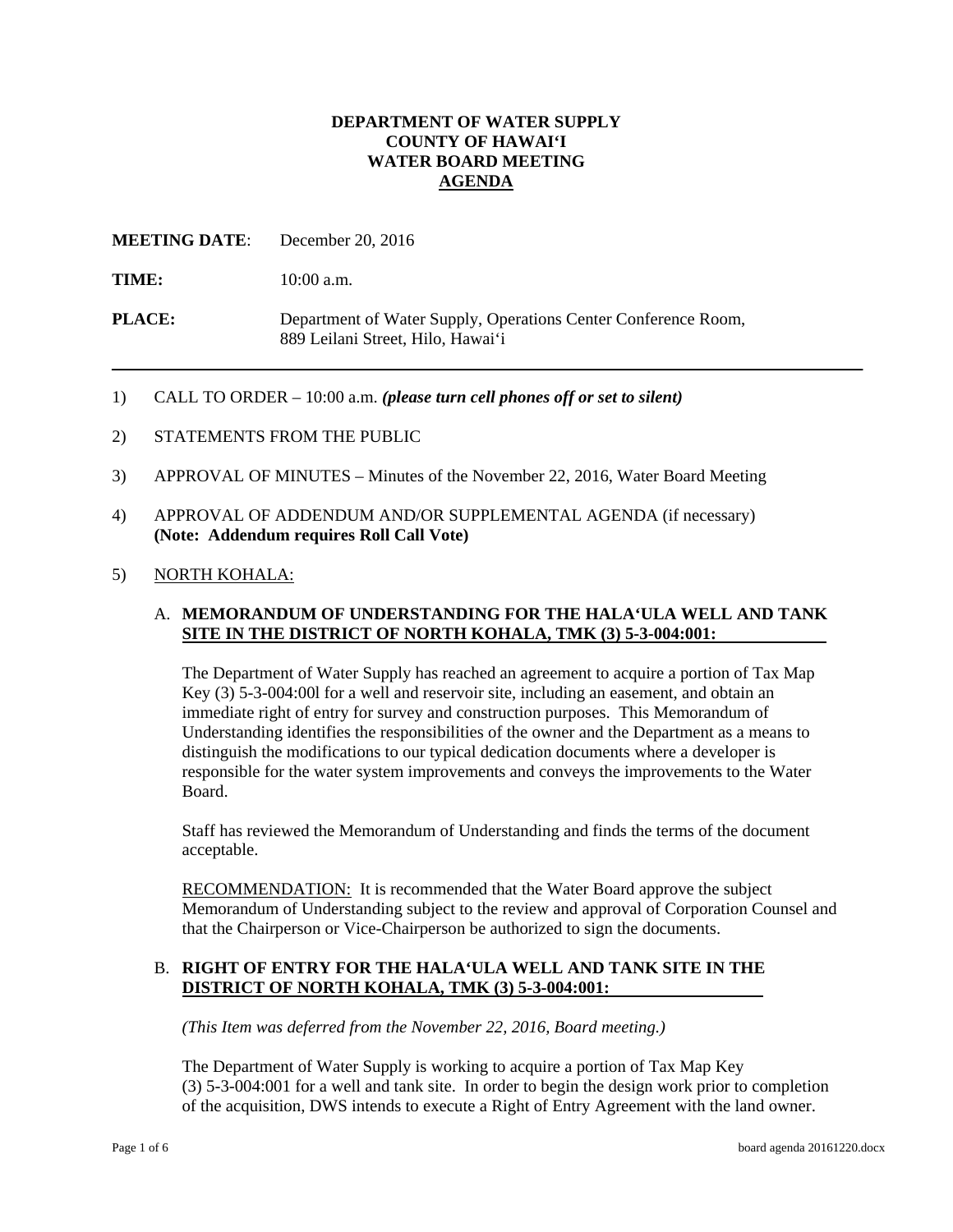RECOMMENDATION: It is recommended that the Water Board approve the subject Right of Entry Agreement for the Hala'ula Well and Tank Site in the District of North Kohala, Tax Map Key (3) 5-3-004:001, subject to review and approval of Corporation Counsel, and that the Manager-Chief Engineer or the Deputy be authorized to sign the documents.

# 6) MISCELLANEOUS:

### A. DEDICATIONS:

The Department has received the following document for action by the Water Board. The water system has been constructed in accordance with the Department's standards, and is in acceptable condition for dedication.

### **1. Partial Cancellation of Lease**

Lessor: Pu'a Foundation aka The Board of the Hawaiian Evangelical Association Lessee: Water Board of the County of Hawai'i Tax Map Key: (3) 2-5-001:011 and 012 portions

RECOMMENDATION: It is recommended that the Water Board accept this document subject to the approval of the Corporation Counsel, and that either the Chairperson the Vice-Chairperson be authorized to sign the document.

# B. **VEHICLE BID NO. 2016-10, FURNISHING AND DELIVERING VEHICLES AND EQUIPMENT TO THE DEPARTMENT OF WATER SUPPLY:**

Bids were opened on December 8, 2016, at 2:00 p.m., and the following are the bid results:

|                                                                                                        | <b>Inter Pacific</b><br>Motors, Inc., dba<br><b>Orchid Isle Auto</b><br><b>Center</b> | IK Motors, Inc., dba<br><b>Kamaaina Motors</b> | <b>Big Island Motors,</b><br>Inc., dba Hilo Kona<br><b>Mazda Subaru</b><br>Hyundai |
|--------------------------------------------------------------------------------------------------------|---------------------------------------------------------------------------------------|------------------------------------------------|------------------------------------------------------------------------------------|
| Part "A"                                                                                               |                                                                                       |                                                |                                                                                    |
| One $(1)$ only 2016 or later,                                                                          |                                                                                       |                                                |                                                                                    |
| 1-ton crew cab with service                                                                            |                                                                                       |                                                |                                                                                    |
| body pickup, 4-wheel drive                                                                             |                                                                                       |                                                |                                                                                    |
| Total delivery price                                                                                   | \$48,952.24                                                                           | \$51,212.17                                    | No Bid                                                                             |
| Delivery time (calendar                                                                                | 240                                                                                   |                                                |                                                                                    |
| days)                                                                                                  |                                                                                       |                                                |                                                                                    |
| Part "B"                                                                                               |                                                                                       |                                                |                                                                                    |
| One $(1)$ only 2016 or later,<br>full-size pickup with<br>extended cab, service body,<br>4-wheel drive |                                                                                       |                                                |                                                                                    |
| Total delivery price                                                                                   | \$41,670.97                                                                           | No Bid                                         | No Bid                                                                             |
| Delivery time (calendar<br>days)                                                                       | 240                                                                                   |                                                |                                                                                    |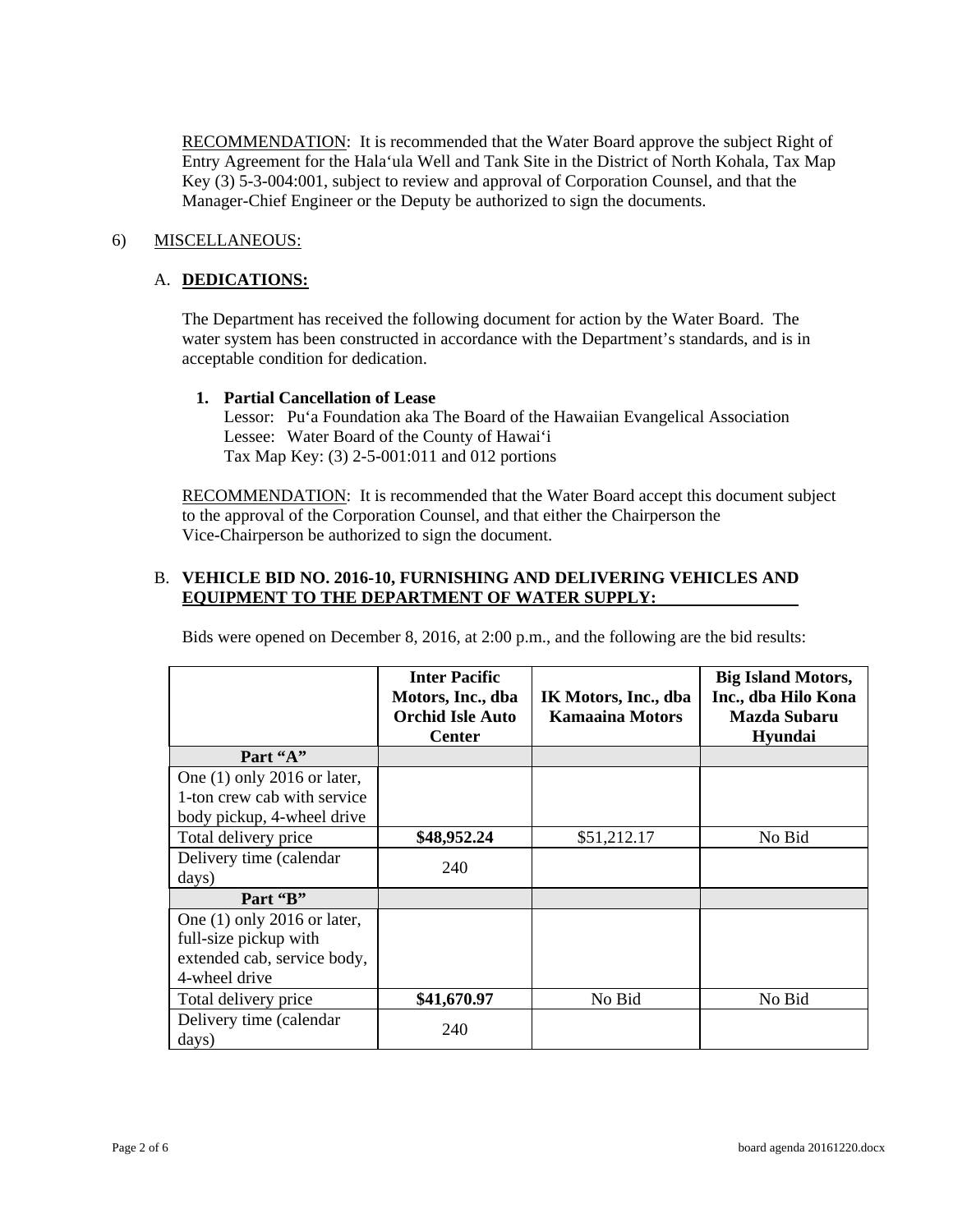|                               | <b>Inter Pacific</b><br>Motors, Inc., dba<br><b>Orchid Isle Auto</b><br><b>Center</b> | IK Motors, Inc., dba<br><b>Kamaaina Motors</b> | <b>Big Island Motors,</b><br>Inc., dba Hilo Kona<br><b>Mazda Subaru</b><br>Hyundai |
|-------------------------------|---------------------------------------------------------------------------------------|------------------------------------------------|------------------------------------------------------------------------------------|
| Part "C"                      |                                                                                       |                                                |                                                                                    |
| Two $(2)$ only 2016 or later, |                                                                                       |                                                |                                                                                    |
| mid-size extended cab         |                                                                                       |                                                |                                                                                    |
| pickup, 4-wheel drive         |                                                                                       |                                                |                                                                                    |
| Total delivery price          | \$62,891.86                                                                           | \$60,918.36                                    | No Bid                                                                             |
| Delivery time (calendar       | 180                                                                                   | 180                                            |                                                                                    |
| days)                         |                                                                                       |                                                |                                                                                    |
| Part "D"                      |                                                                                       |                                                |                                                                                    |
| One (1) only 2016 or later,   |                                                                                       |                                                |                                                                                    |
| mid-size regular cab          |                                                                                       |                                                |                                                                                    |
| pickup, 4-wheel drive         |                                                                                       |                                                |                                                                                    |
| Total delivery price          | \$28,286.55                                                                           | \$29,459.19                                    | No Bid                                                                             |
| Delivery time (calendar       | 180                                                                                   |                                                |                                                                                    |
| days)                         |                                                                                       |                                                |                                                                                    |
| Part "E"                      |                                                                                       |                                                |                                                                                    |
| One (1) only 2016 or later,   |                                                                                       |                                                |                                                                                    |
| mid-size extended cab         |                                                                                       |                                                |                                                                                    |
| pickup with lift gate,        |                                                                                       |                                                |                                                                                    |
| 4-wheel drive                 |                                                                                       |                                                |                                                                                    |
| Total delivery price          | \$36,024.07                                                                           | \$37,476.84                                    | No Bid                                                                             |
| Delivery time (calendar       | 210                                                                                   |                                                |                                                                                    |
| days)                         |                                                                                       |                                                |                                                                                    |
| Part "F"                      |                                                                                       |                                                |                                                                                    |
| One $(1)$ only 2016 or later, |                                                                                       |                                                |                                                                                    |
| mid-size crew cab pickup,     |                                                                                       |                                                |                                                                                    |
| 4-wheel drive                 |                                                                                       |                                                |                                                                                    |
| Total delivery price          | \$33,683.44                                                                           | \$34,427.90                                    | No Bid                                                                             |
| Delivery time (calendar       | 180                                                                                   |                                                |                                                                                    |
| days)                         |                                                                                       |                                                |                                                                                    |
| Part "G"                      |                                                                                       |                                                |                                                                                    |
| One $(1)$ only 2016 or later, |                                                                                       |                                                |                                                                                    |
| passenger van, 2-wheel        |                                                                                       |                                                |                                                                                    |
| drive                         |                                                                                       |                                                |                                                                                    |
| Total delivery price          | No Bid                                                                                | No Bid                                         | No Bid                                                                             |
| Delivery time (calendar       |                                                                                       |                                                |                                                                                    |
| days)                         |                                                                                       |                                                |                                                                                    |
| Part "H"                      |                                                                                       |                                                |                                                                                    |
| One (1) only 2016 or later,   |                                                                                       |                                                |                                                                                    |
| passenger van, 2-wheel        |                                                                                       |                                                |                                                                                    |
| drive                         |                                                                                       |                                                |                                                                                    |
| Total delivery price          | \$28,913.63                                                                           | No Bid                                         | No Bid                                                                             |
| Delivery time (calendar       | 240                                                                                   |                                                |                                                                                    |
| days)                         |                                                                                       |                                                |                                                                                    |
|                               |                                                                                       |                                                |                                                                                    |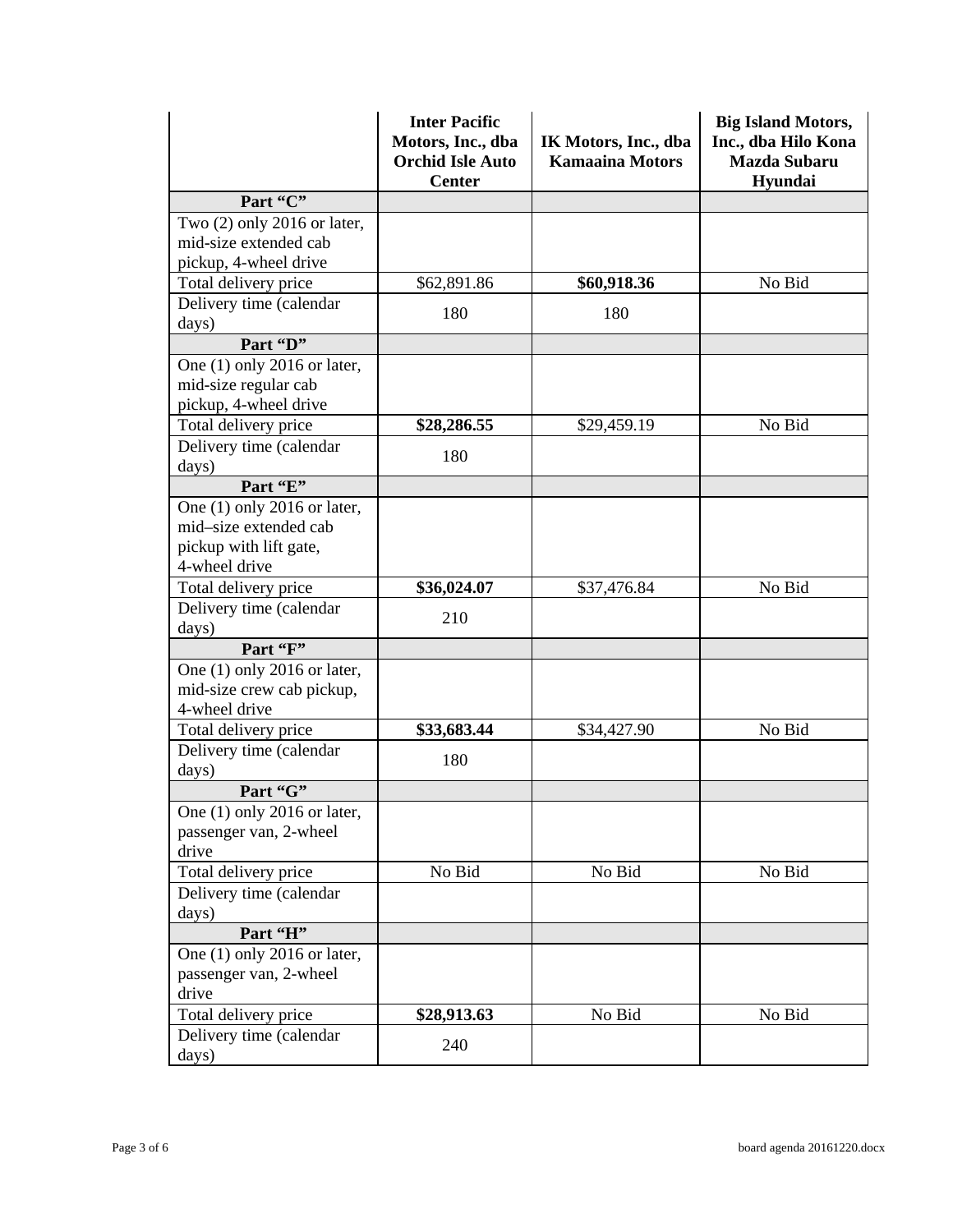|                               | <b>Inter Pacific</b><br>Motors, Inc., dba<br><b>Orchid Isle Auto</b><br><b>Center</b> | IK Motors, Inc., dba<br>Kamaaina Motors | <b>Big Island Motors,</b><br>Inc., dba Hilo Kona<br>Mazda Subaru<br>Hyundai |
|-------------------------------|---------------------------------------------------------------------------------------|-----------------------------------------|-----------------------------------------------------------------------------|
| Part "I"                      |                                                                                       |                                         |                                                                             |
| Two $(2)$ only 2016 or later, |                                                                                       |                                         |                                                                             |
| all-wheel drive compact       |                                                                                       |                                         |                                                                             |
| cross-over wagon or SUV       |                                                                                       |                                         |                                                                             |
| Total delivery price          | Non-responsive                                                                        | \$53,747.58                             | \$53,100.68                                                                 |
| Delivery time (calendar       |                                                                                       |                                         | 120                                                                         |
| days)                         |                                                                                       |                                         |                                                                             |
| Part "J"                      |                                                                                       |                                         |                                                                             |
| One $(1)$ only 2016 or later, |                                                                                       |                                         |                                                                             |
| 1-ton dump truck, 4-wheel     |                                                                                       |                                         |                                                                             |
| drive                         |                                                                                       |                                         |                                                                             |
| Total delivery price          | \$51,431.41                                                                           | No Bid                                  | No Bid                                                                      |
| Delivery time (calendar       | 240                                                                                   |                                         |                                                                             |
| days)                         |                                                                                       |                                         |                                                                             |

RECOMMENDATION: It is recommended that the Board award VEHICLE BID NO. 2016-10, FURNISHING AND DELIVERING VEHICLES TO THE DEPARTMENT OF WATER SUPPLY**,** to:

- Inter Pacific Motors, Inc., dba Orchid Isle Auto Center, for Parts A, B, D, E, F, H, and J at a total cost of \$268,962.31;
- IK Motors, Inc., dba Kamaaina Motors, for Part C at a total cost of \$60,918.36;
- Big Island Motors, Inc., dba Hilo Kona Mazda Subaru Hyundai, for Part I at a total cost of \$53,100.68;

and that either the Chairperson or the Vice-Chairperson be authorized to sign the contracts subject to approval of the contracts as to form and legality by Corporation Counsel.

For Part G, for which no bids were received, staff will seek alternate methods of procurement, in accordance with State Procurement rules.

# C. **UPDATE RE: NATIONAL PARKS SERVICE'S PETITION TO DESIGNATE KEAUHOU AQUIFER AS A GROUND WATER MANAGEMENT AREA:**

For discussion and possible action.

### D. **EXECUTIVE SESSION RE: NATIONAL PARKS SERVICE'S PETITION TO DESIGNATE KEAUHOU AQUIFER AS A GROUND WATER MANAGEMENT AREA:**

The Water Board anticipates convening an executive meeting, closed to the public, pursuant to Hawai'i Revised Statutes, Sections 92-4, 92-5(a)(2), to discuss mediation as directed by the Commission on Water Resource Management regarding the National Park Service's petition to designate Keauhou Aquifer as a Ground Water Management Area, and for the purpose of consulting with the Water Board's attorney on questions and issues pertaining to the Water Board's powers, duties, privileges, immunities and liabilities.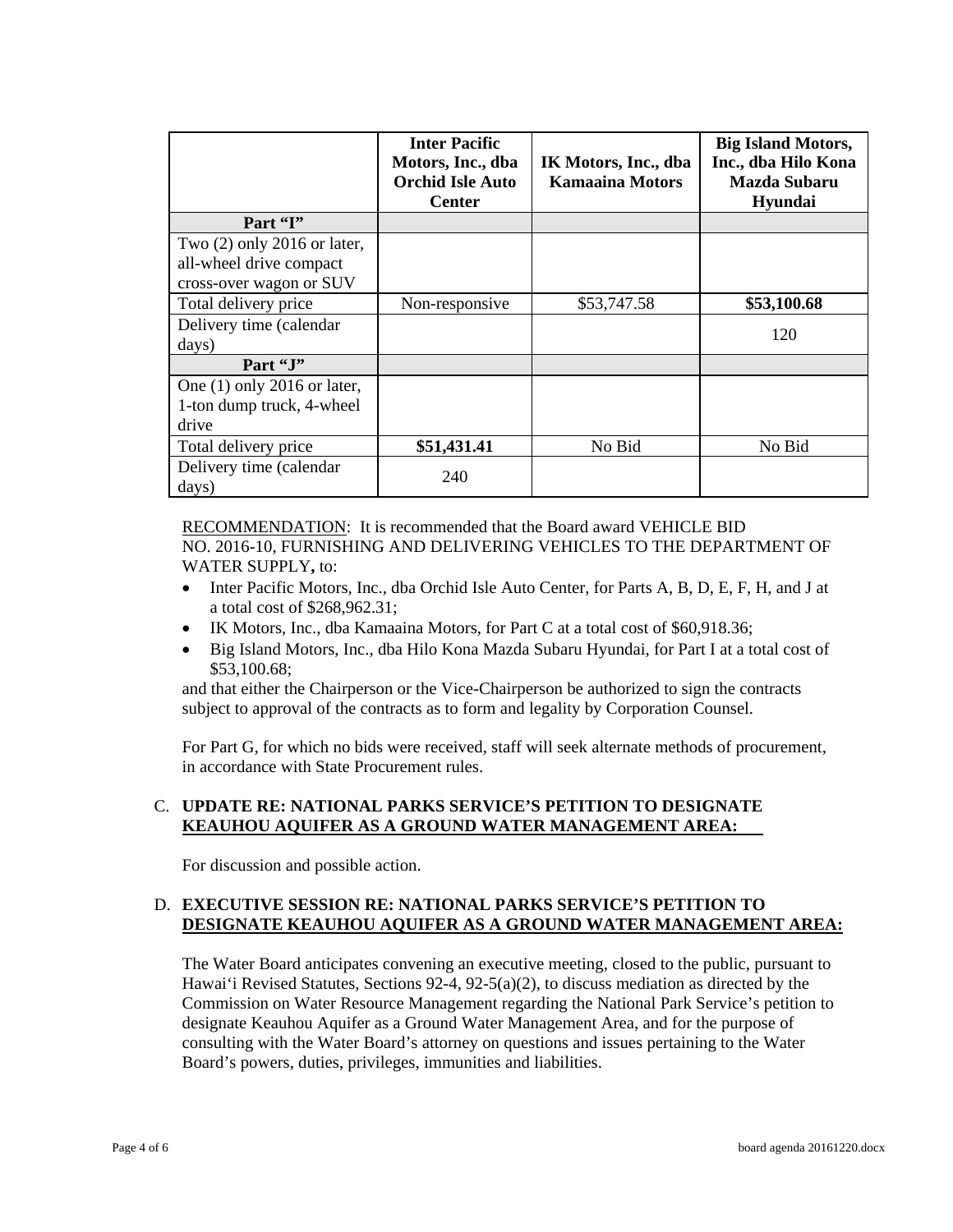### E. **MONTHLY PROGRESS REPORT**:

Submission of Progress Report of Projects by the Department. Department personnel will be available to respond to questions by the Board regarding the status/progress of any project.

### F. **REVIEW OF MONTHLY FINANCIAL STATEMENTS:**

Submission of financial statements and information relating to the financial status of the Department. Department personnel will be available to respond to questions by the Board relating to the financial status of the Department.

# G. **POWER COST CHARGE:**

Departmental power costs have increased as a result of Hawai'i Electric Light Company, Inc. (HELCO), billings. The Department proposes to increase the Power Cost Charge from \$1.61 to \$1.69 per thousand gallons to reflect this increase. In order to accept public testimony on this change, a Public Hearing should be scheduled before the new Power Cost Charge is increased.

RECOMMENDATION: It is recommended that the Board approve holding a Public Hearing on January 24, 2017, at 9:45 a.m., to receive testimony on increasing the Power Cost Charge from \$1.61 to **\$1.69**, effective February 1, 2017.

### H. **MANAGER-CHIEF ENGINEER'S REPORT:**

The Manager-Chief Engineer will provide an update on the following:

- 1) Matters of interest to the Board
- 2) Recognition of Service Retirements

# I. MANAGER-CHIEF ENGINEER'S EVALUATION FOR CALENDAR YEAR 2016:

Discussion/Action on Manager-Chief Engineer's evaluation, and *an effective date for salary increases for the Manager-Chief Engineer and Deputy.* 

# **J. EXECUTIVE SESSION: MANAGER-CHIEF ENGINEER'S EVALUATION FOR CALENDAR YEAR 2016:**

Discussion/Action on Manager-Chief Engineer's evaluation.

# K. ELECTION OF CHAIRPERSON AND VICE-CHAIRPERSON FOR 2017:

Board to elect Chairperson and Vice-Chairperson for the 2017 term.

#### L. **CHAIRPERSON'S REPORT:**

Chairperson to report on matters of interest to the Board.